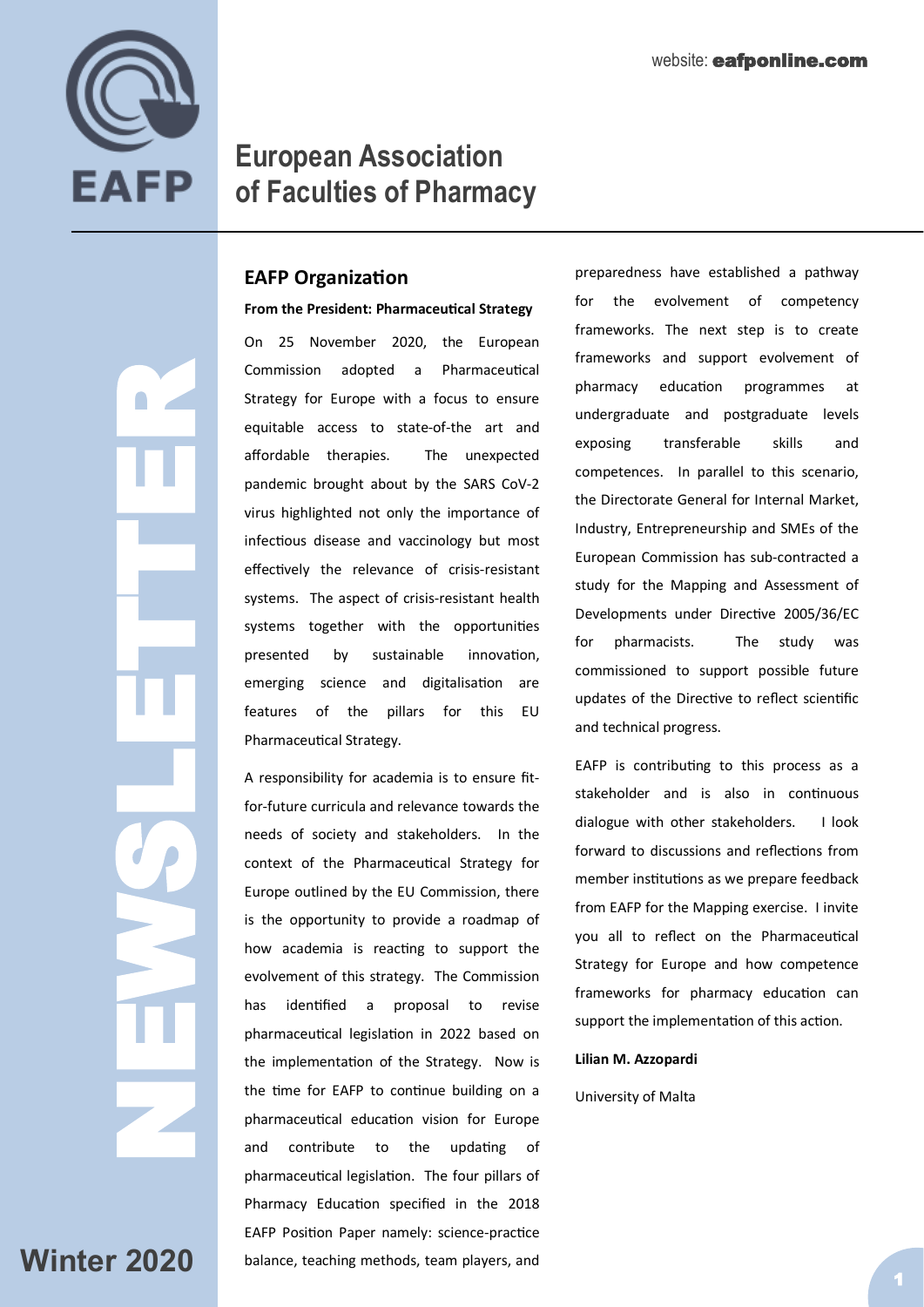

**European Association of Faculties of Pharmacy NEWSLETTER (NEWSLETTER SCRIPT)**  $\blacksquare$ uropean Association of Faculties of Pharmacy

**EAFP 2020 Virtual Conference**



The 2020 Annual Conference was coorganised in collaboration with the Department of Pharmacy of the Faculty of Medicine and Surgery at the University of Malta as a virtual event. The theme of the conference was 'Synergism in Pharmacy Education: A new dimension.' At the time when the theme of the conference was identified for the 2020 Annual Conference, little did we know how much a pandemic would rapidly bring forward a *new dimension* to pharmacy education. The relevance of the changes brought forward by the pandemic prompted the committee to maintain the original theme selected.

The conference was held between the 9 and 11 November and 45 abstracts were presented as e-posters, 4 abstracts were presented orally and over 120 participants registered for the conference. The plenary sessions were followed by round table discussions that allowed for a virtual platform to share experiences.

The Executive Committee and the Organising Committee would like to acknowledge the support of Amanda Calleja from the administrative team at the Department of Pharmacy of the University of Malta who acted as the conference liaison.

*Reflections from Plenary Session on Networking in Pharmacy Education*

The first day of the EAFP 2020 Virtual Conference, with the theme 'Synergism in Pharmacy Education: A New Dimension', kicked off with a Plenary Session entitled *Networking in Pharmacy Education*, moderated by Dr Francesca Wirth from the University of Malta. This session was addressed by Professor Luciano Saso and Professor Alan Lau. Professor Saso is a member of the Faculty of Pharmacy and Medicine at Sapienza University in Rome, Italy and the President of UNICA, the Network of Universities from the Capitals of Europe, and Professor Lau is the Director of International Clinical Pharmacy Education at the University of Illinois at Chicago College of Pharmacy in the USA.

In his presentation, entitled 'Internationalisation of pharmacy education in the (Post) COVID era', Professor Saso effectively combined various aspects related to the adaptation of pharmacy education to the digital push in the context of the COVID-19 pandemic. His interesting talk touched upon innovative pedagogical techniques and resources such as the flipped classroom approach, soft skills development, interdisciplinarity, artificial intelligence and internationalization through high-quality hybrid staff and student mobilities. The presentation by Professor Lau, entitled 'Transforming pharmacy education through transnational partnerships', shared successful experiences of interdisciplinary collaboration and networking in shaping pharmacy curricula and in advancing clinical practice and pharmacy education.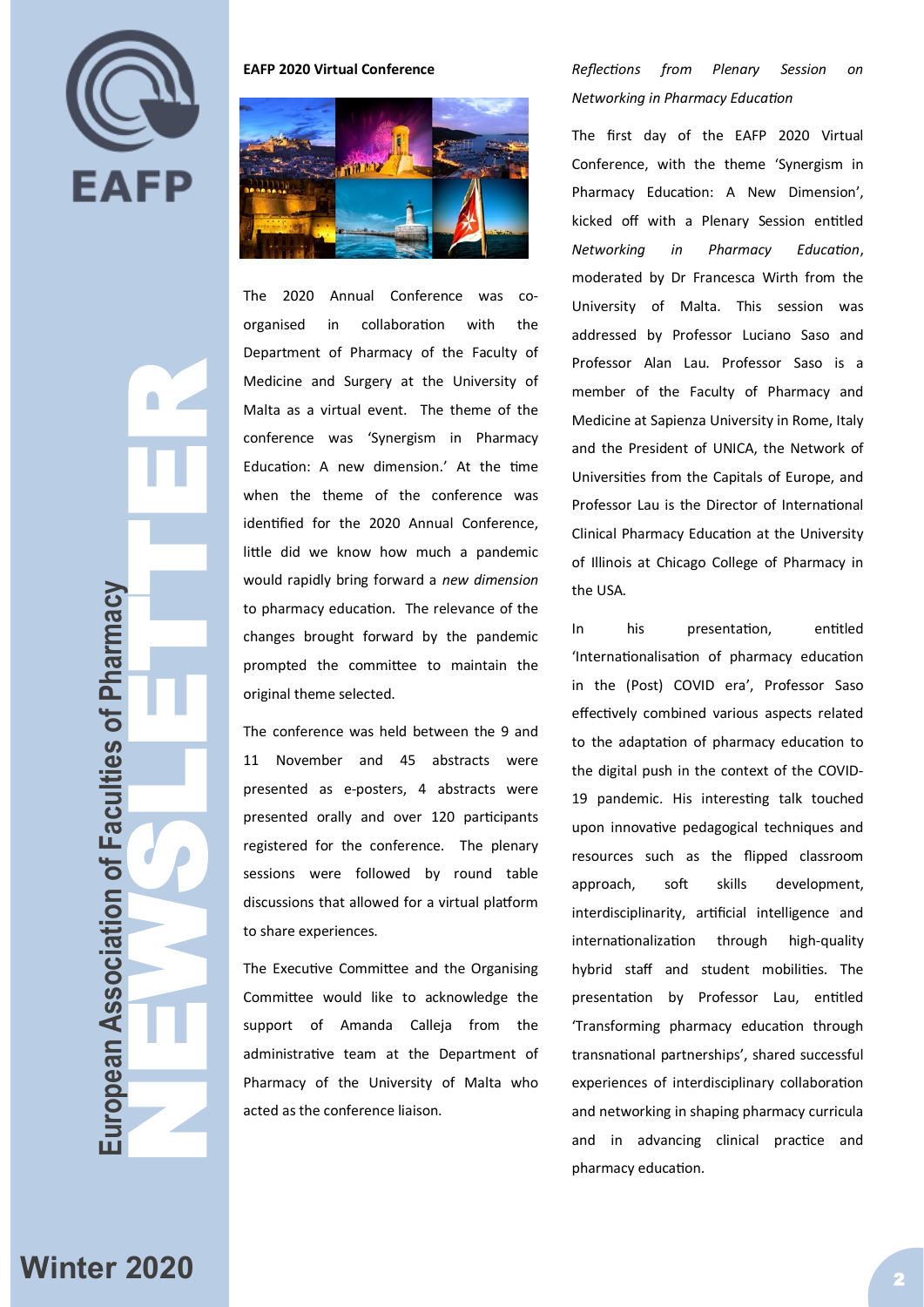

NEWSLETTER  $\bigcap$ European Association of Faculties of Pharmacy **European Association of Faculties of Pharmacy**

The plenary was followed by a Breakthrough Session on 'Equality to access and empowerment to improve health and education' delivered by EU Commissioner for Equality, Dr Helena Dalli, and moderated by Professor Anthony Serracino-Inglott from the University of Malta. In her inspiring speech, Dr Dalli recognised the contribution of pharmacy to equality in access to care and emphasised the social responsibility of pharmacy educators to be role models for gender equity.

The plenary session generated active debate in the Round Table Discussion. The panelists included Professor Saso, Professor Lau and Professor Serracino-Inglott, and the discussion was moderated by Professor Maria Margarida Caramona from the University of Coimbra, Portugal, and Dr Francesca Wirth, University of Malta. Professor Caramona contributed to the session by discussing the Education and Practice platform being developed and implemented by the different pharmacy schools in Portugal. There was significant interest from participants regarding soft skills development and how to overcome the challenges associated with online teaching, learning and assessments. The recently launched International Pharmaceutical Federation development goals to advance practice, science and education, such as academic capacity, competency development, leadership development, equity and equality and digital health, were reflected upon by the panelists and attendees.

# **EAFP Post-Conference Webinar on Vaccines in a Pandemic Era**

The Malta Pharmaceutical Students Association (MPSA) collaborated with the Department of Pharmacy of the University of Malta to offer an EAFP Post-Conference webinar on Vaccines in a Pandemic Era. The focus of the webinar was intended to present updates on COVID-19 vaccines in development and reflect on inter-professional perceptions.

Participants at the webinar included pharmacy students, pharmacists, physicians and faculty. Participants were welcomed to the webinar by Professor Lilian M. Azzopardi, Head of Department of Pharmacy at the University of Malta, Martina Fitzgerald, President of MPSA and Hon Dr Deo Debattista, Parliamentary Secretary for Consumer Protection who addressed the relevance of providing updates on COVID-19 vaccines development to present regulatory processes being followed to ensure safety and efficacy. Dr. Christopher Barbara, the Clinical Chairperson at the Pathology Department at Mater Dei Hospital, Malta, reflected on the history of vaccines and the different types of vaccines available today, with a special reference to the COVID-19 vaccine. Dr. Rodrigo Burgos, a Clinical Pharmacist on Infectious Diseases at the University of Illinois at Chicago, USA, spoke about strategies for the development of safe and effective coronavirus vaccines. He discussed accelerated vaccine development in the light of his involvement in two clinical trials, namely the Moderna Vaccine Trial and the Janssen Vaccine Trial.

A panel discussion moderated by Ms. Martina Fitzgerald followed. The panel members were Professor Mark Brincat (Obstetrics and Gynaecology), Ms. Aoife Huethorst (Vice President of External Affairs, Irish Pharmaceutical Students Association), Ms. Katie Remmers (Commissioner of General Affairs, Royal Dutch Pharmaceutical Student Association), Mr. Bram Wagner (Chairperson

**Winter 2020** 3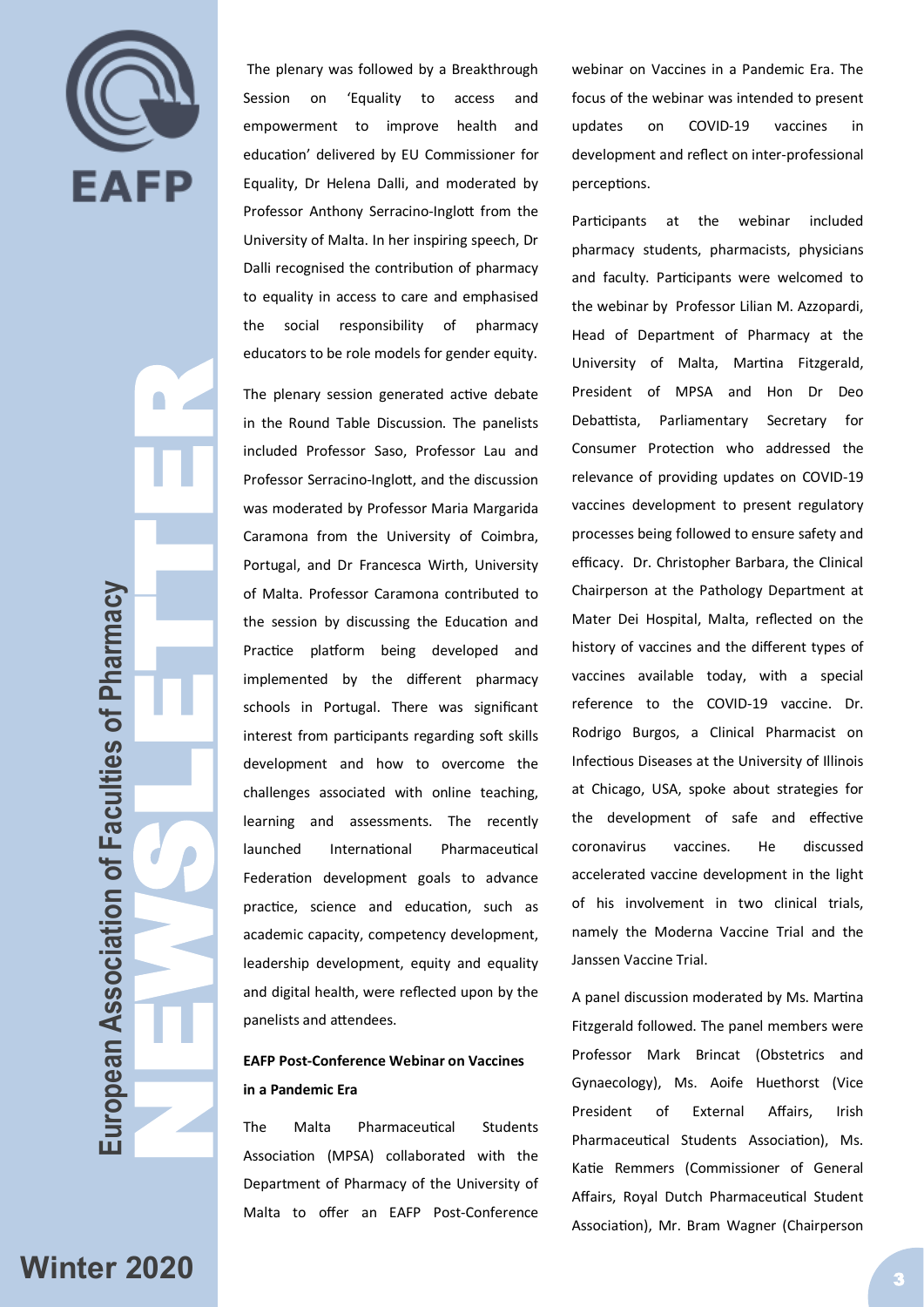

NEWSLETTER<br>NEWSLETTER<br>NEWSLETTER uropean Association of Faculties of Pharmacy **European Association of Faculties of Pharmacy**

for Regional Office, International Pharmaceutical Student Federation), Mr. Matthew Gauci (Vice President, University of Malta Student Council; Marketing Student), Mr. Jeremy Mifsud (President, MaltMUN; Law Student) and Ms. Sarah Zerafa (Social Policy Officer, Malta Health Students' Assocation, Nursing Student). The panel discussion provided a holistic platform. Health care professionals contribute towards the scientific implications of the viral disease and vaccination, other professionals can contribute significantly towards the perception and socio-economic factors. The legal implications and the marketing strategies used for the production of a vaccine from trial to worldwide distribution go beyond the science of vaccines.

This webinar was shared on Facebook and may be viewed at [https://](https://fb.watch/1K59ztpu5y/) [fb.watch/1K59ztpu5y/](https://fb.watch/1K59ztpu5y/)

#### **Tamara Attard**

University of Malta Pharmacy Student

#### **Literature alert**

Plenary sessions of the 2020 Virtual Conference of EAFP, focused on networking in pharmacy, innovative teaching methods and digitalisation. A session was dedicated to teaching methods and how these have been impacted from the pandemic, and what lessons can be taken to the future. An aspect of discussion was the digital assessment formats including planning, resources, approach and ensuring process fairness. Experiences in the re-design of laboratory sessions and experiential placements were also put forward- are we moving in the age of Avatars in pharmacy education?

In this literature scan, examples of papers in the literature which address these aspects are

included:

**Medical assessment in the age of digitalisation** by Egarter S et al. BMC Medical Education, 2020; 20: 101.

**The COVID-19 pandemic across the academy: Sustainable pharmacy education in the time of the COVID-19** by Lyons KM et al. Am J Pharm Educ 2020; 84(6): article 8088.

**A paradigm shift in US experiential pharmacy education accelerated by the COVID-19 pandemic** by Fuller KA et al Am J Pharm Educ 2020; 84(6): article 8149.

**The Pharmacy Game-GIMMICS, a simulation game for competency-based education** by Fens T et al. Pharmacy 2020; 8(4): DOI:10.3390/pharmacy8040198

**Interactive clinical avatar use in pharmacist preregistration training: Design and review** by Thompson J et al. J Med Internet Res 2020; 22(11) e17146.

#### **News**

# **Proceedings of the EAFP 2020 Virtual Conference**

Visit the EAFP website to access the Conference Abstract Book, the electronic posters submitted and the speakers' audiovisual aids.

#### **EAFP 2021 Conference**

Dates for the Annual Conference for 2021 are 5-7 May, Malta. Further updates will be released in January 2021.

# **Winter 2020**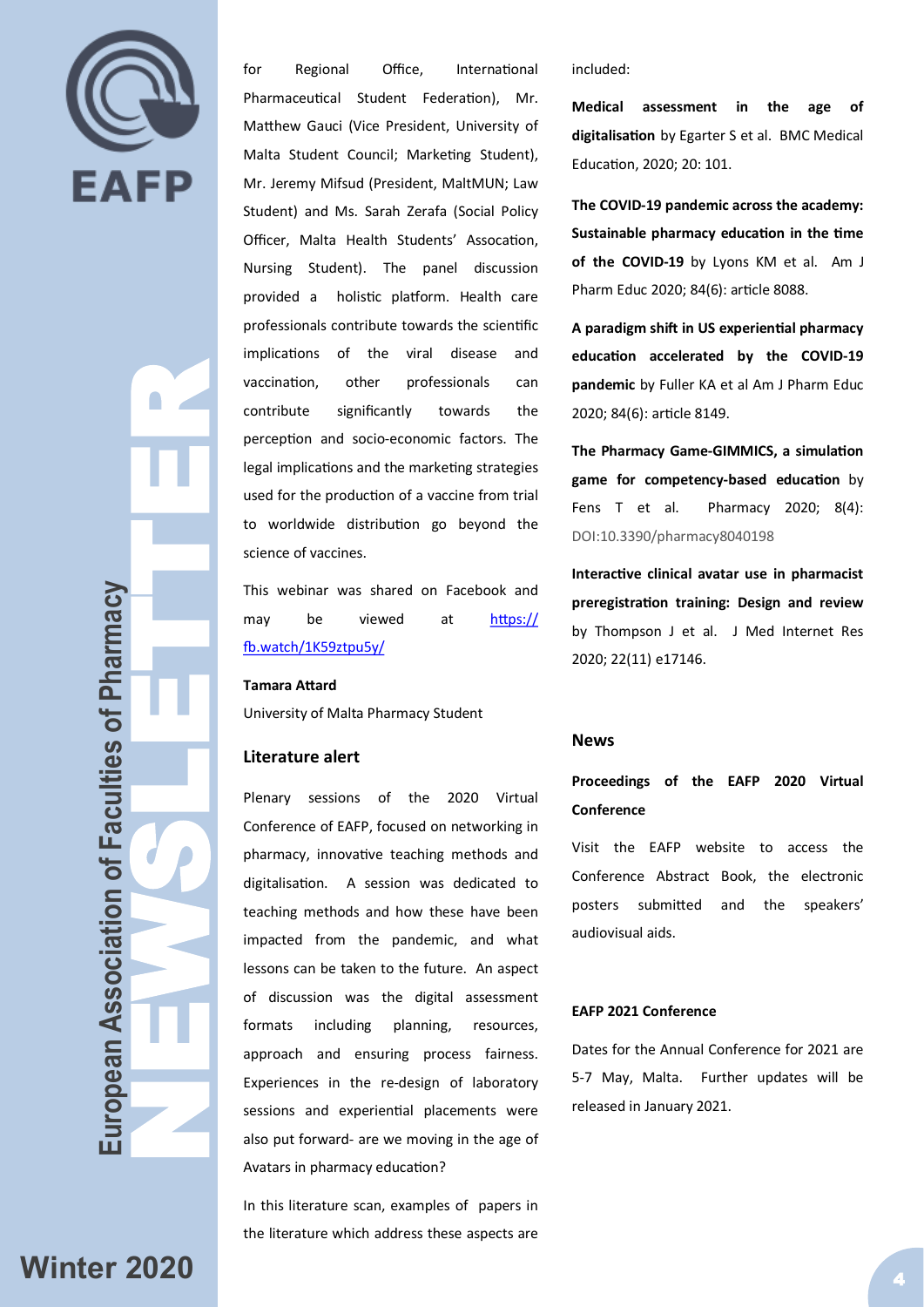

 $\blacksquare$ 

#### **Membership Invitation for 2021**

The process for renewal of membership for 2021 has started and you will be receiving invoices accordingly.

Applications for new institutional membership or individual membership are welcome. Please visit [https://eafponline.eu/about/](https://eafponline.eu/about/membership/) [membership/](https://eafponline.eu/about/membership/) for information on the different opportunities to join EAFP. For colleagues who are coming from an institution which is not a member, we invite you to join as an individual member to benefit from conference member fees and to be able to participate in the Grant applications amongst the membership benefits.

We look forward to welcome you for 2021.

#### **Students' perspectives - EPSA**

One of EPSA 's main focuses is represented by pharmaceutical  $\vec{a}$ education and EPSA is constantly



advocating for improvements and equality in the teaching process across European universities, as well as the need to encourage students to become lifelong learners. We believe that students should be provided with a constantly assessed and updated, fit -for future curricula, that will guide them towards becoming the healthcare professionals of tomorrow.

To achieve this goal, in 2018 EPSA released the 1st Methodology Booklet where pharmaceutical students' and recent graduates' opinions on teaching processes around Europe were collected and organised. The document aims to assist educators and policymakers to improve European pharmaceutical education.

The plan is to follow -up on the main outcomes of the Methodology Booklet and develop several annexes focusing on more specific areas.

Annex 1: Soft -Skills was released in July 2020, as a further investigation for this outcome from the Methodology Booklet was needed: 93% of students expressed their desire for more inclusion of soft skills in the European pharmaceutical curricula. It aimed to evaluate how Soft -Skills should be taught from the pharmaceutical students' perspective. On the 3rd of September, EPSA organised a Webinar together with EAFP, where Lilian M. Azzopardi, Daisy

Volmer and Adéla Firlová talked about Soft -skills in pharmaceutical education: Innovative teaching methods to meet student perspectives.

The survey for Annex 2: Teaching Methodologies was recently released and the report will be available in April 2021. It aims to propose how different teaching tools should be implemented in pharmaceutical education, how the knowledge transfer between educators and students could be improved, as well as how progressive digitalisation could be incorporated in the education process from the pharmaceutical students' perspective.

1st Methodology Booklet and Annex 1:Soft -Skills can be found on EPSA 's website:

https://www.epsa -online.org/ methodology -booklet/#1596709229004 - 500902f7 -ce81

**European Association of Faculties of Pharmacy NEWSLETTER (NEWSLETTER SCRIPTIONS)** 

uropean Association of Faculties of Pharmacy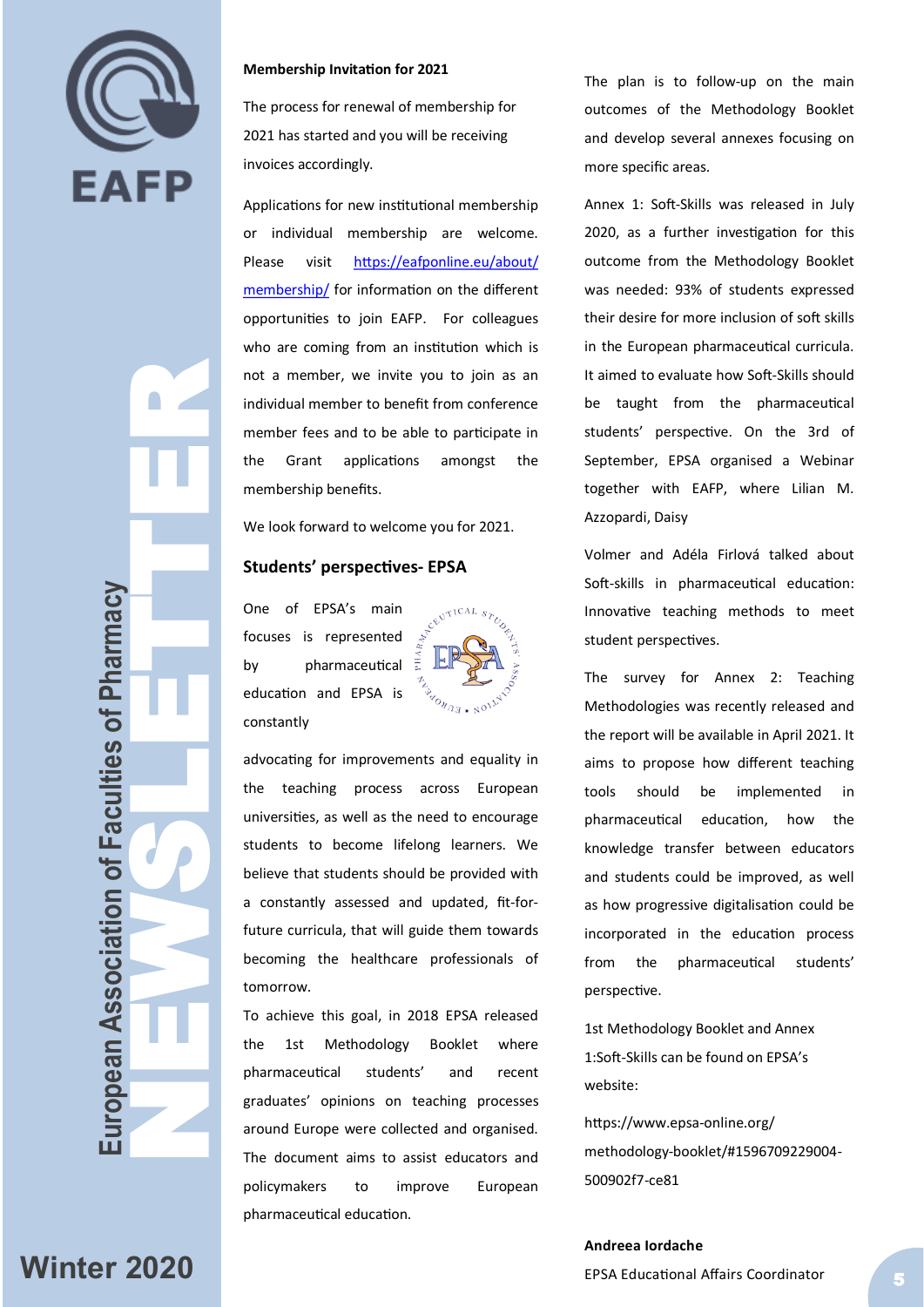

 $\bullet$ 

### **Announcements**

**Navigate Covid -19 at your institution together with this unique online leadership course** 

The "Enhancing Academic Leadership Horizons in Trying Times " course which consists of four modules, developed by FIP together with the AACP (American Association of Colleges of Pharmacy). The course programme has been meticulously planned **for the academic pharmacy leaders from around the world to equip them with the requisite skills to navigate through the COVID -19 pandemic and similar crises** . The course will help pharmacy academics stand out in the global arena and shape the future of pharmacy education and practice even in challenging times.

**FIP AIM Chair Pierre Moreau** from Faculty of Pharmacy at Kuwait University, Kuwait says; "The course includes modules on the impact of COVID -19 on pharmacy education and the needs created during this pandemic, the growing importance of digital health and digital leadership, and what does the future holds in terms of education in general and pharmacy education in particular. This four module series is a great opportunity for seasoned and emergent academic leaders to reflect on what we all lived during the past months and likely to experience for several months/years ahead. "

**EAFP President Lilian M. Azzopardi** from Department of Pharmacy at University of Malta, Malta is also a speaker at this unique course 's second module, where she addresses the impacts of COVID -19 on pharmacy education. To learn more about the course programme, you can visit the website

#### from [here](https://www.fip.org/global-academic-leadership-fellows-programme) and apply now! If you have any

questions, please contact aim@fip.org.

| <b>GALFP</b><br><b>Global Academic</b><br>Leadership<br><b>Fellows Programme</b> | <b>Enhancing Academic Leadership</b><br><b>Horizons in Trying Times</b>                             |                                                                                                                                                                                                                                                                                     |
|----------------------------------------------------------------------------------|-----------------------------------------------------------------------------------------------------|-------------------------------------------------------------------------------------------------------------------------------------------------------------------------------------------------------------------------------------------------------------------------------------|
|                                                                                  | An online leadership programme by FIP & AACP for<br>academic pharmacy leaders from around the world |                                                                                                                                                                                                                                                                                     |
|                                                                                  | Lilian Azzopardi<br><b>Head of Department</b><br>of Pharmacy.<br>University of Malta,<br>Malta      | Impacts of COVID-19 on pharmacy education<br>"Maximize on teamwork and<br>communication to lead creative<br>improvisation in adapting effective<br>teaching modalities and driving<br>curricular transformations which reflect<br>relevance within the new normality. <sup>32</sup> |
| Please visit http://aim.fip.org/galfp/ to apply now.                             |                                                                                                     |                                                                                                                                                                                                                                                                                     |

#### **Survey invitation**

My name is Josefien Reverez. As a Master's student in Pharmaceutical Care at the Vrije Universiteit Brussel (VUB), I am carrying out my thesis in collaboration with the Belgian Pharmaceutical Association. This master thesis project tries to analyse the current situation of leadership within the community pharmacy. With this questionnaire we want to make an overview of the different aspects of leadership offered within the pharmacy training programmes in Europe.

The survey contains at most 6 questions and takes only a few minutes. Answers are processed entirely anonymously. The questionnaire is open until 31 January 2021 and you can open it by clicking on the link below:

### [https://forms.office.com/Pages/](https://forms.office.com/Pages/ResponsePage.aspx?id=qHxbaagtRUWi2kLQN4TlhYdhR92B4-NIqvgHJMHlcW9UQlQ1ME9MNFI2WkhWOTIwQk1FWjZESjM4OS4u) [ResponsePage.aspx?](https://forms.office.com/Pages/ResponsePage.aspx?id=qHxbaagtRUWi2kLQN4TlhYdhR92B4-NIqvgHJMHlcW9UQlQ1ME9MNFI2WkhWOTIwQk1FWjZESjM4OS4u) [id=qHxbaagtRUWi2kLQN4TlhYdhR92B4](https://forms.office.com/Pages/ResponsePage.aspx?id=qHxbaagtRUWi2kLQN4TlhYdhR92B4-NIqvgHJMHlcW9UQlQ1ME9MNFI2WkhWOTIwQk1FWjZESjM4OS4u) - [NIqvgHJMHlcW9UQlQ1ME9MNFI2WkhW](https://forms.office.com/Pages/ResponsePage.aspx?id=qHxbaagtRUWi2kLQN4TlhYdhR92B4-NIqvgHJMHlcW9UQlQ1ME9MNFI2WkhWOTIwQk1FWjZESjM4OS4u) [OTIwQk1FWjZESjM4OS4u](https://forms.office.com/Pages/ResponsePage.aspx?id=qHxbaagtRUWi2kLQN4TlhYdhR92B4-NIqvgHJMHlcW9UQlQ1ME9MNFI2WkhWOTIwQk1FWjZESjM4OS4u)

#### **EAFP grants for 2021**

The EAFP executive committee has decided to make available 4 partnership development grants for the year 2021. Each grant involves a maximum of 2000 Euro 's, plus a free participation in an EAFP annual conference.

The grants are intended to facilitate network forming between European member institutions, to identify new opportunities for education (PED -grant) or for research (PRD -grant). The grants are primarily intended to provide funding for members and member institutions to start up new projects and to assist in the development of an effective collaboration.

**Winter 2020 Editor: Professor Daisy Volmer**

**European Association of Faculties of Pharmacy NEWSLETTER (NEWSLETTER SCRIPTIONS)** 

European Association of Faculties of Pharmacy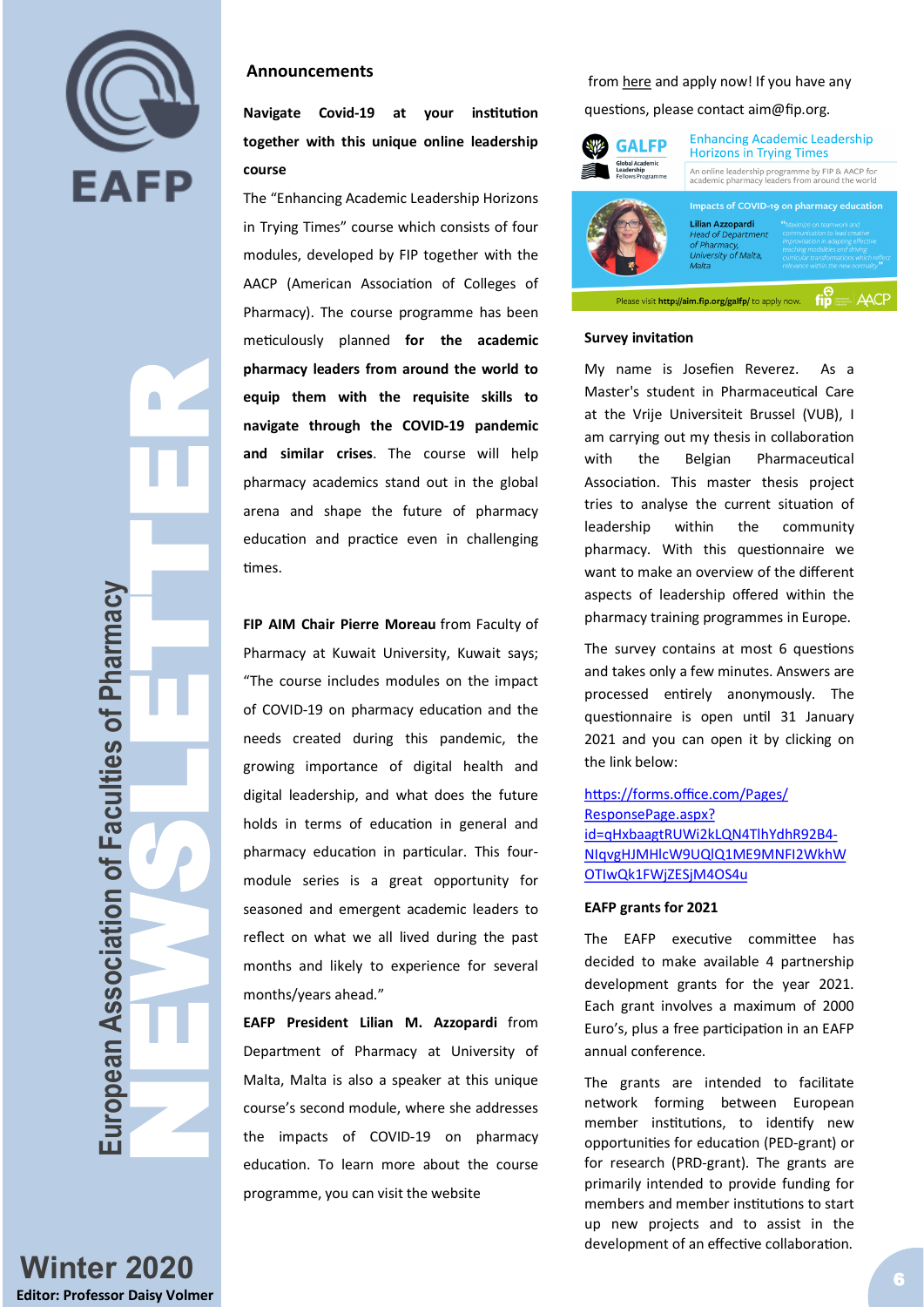

Z

Project -funded activities must take place within one year after the grant allocation.

Details about eligibility criteria and the application procedure can be found at: <https://eafponline.eu/grants/>

# **SUBMISSION DEADLINE: 31 March 2021 Pharmacy Teaching and Studying in the University of Helsinki during the Covid -19 Epidemic**

Outi Salminen, Mia Sivén, Leena Hanski, Pia Saarinen, Jouni Hirvonen

Faculty of Pharmacy, University of Helsinki, Finland

Covid -19 epidemic abruptly interrupted and distorted the University research, teaching and learning activities throughout Europe in Mid -March 2020. Almost overnight all the courses were transferred into a remote mode. In Helsinki, only vitally important maintenance of research infrastructure (animals, cell cultures) and equipment was allowed until June 2020. Thereafter, research activities in Viikki Campus were gradually restored, and laboratory teaching in groups of less than 50 students at a time allowed. Now in November 2020, the only teaching activities not in remote mode are the laboratory practices, where safety distances (1.5 -2 m), hand hygiene, face masks and a strict rule of not coming to laboratory with even mild symptoms, have enabled to keep the laboratories open until now. All other courses are held remotely. Hopefully the second and later waves of the epidemic are avoided and a preventing vaccination developed rather sooner than later This article describes some exemplary actions taken to guarantee the high levels of teaching and learning also during the epidemic.

## *Course exams and alternative means of evaluation*

Starting from the very first days of the exceptional situation declared by the University of Helsinki, all the lecture hall exams were cancelled. The cancellation of lecture hall exams has since been extended to the ongoing autumn term and will cover also the spring 2021. Out of the 17 lecture hall exams scheduled for spring 2020, only 2 were not organized at all, while the remaining 15 were organized either as remote Moodle exams or done via Examinarium, UH 's electronic exam platform involving video-supervised computer rooms harbouring computers with restricted internet access. Throughout the epidemic, these facilities have been kept open, yet the capacity has been reduced to approximately half of its previous normal user capacity, allowing the students to keep the distances when entering for an exam. Given the short notice for the rearranging the exams during the spring 2020, many teachers relied on Moodle exams as they were readily familiar with the platform. However, the longer the teachers had time to consider the rearrangements, the more popular the Examinarium platform has become.

#### *Laboratory teaching*

The beginning of the lockdown in March 2020 coincided with the first days of a lab course targeted to the first -year Pharmacy students. The lab course was postponed, but carried out with minor contents modifications during June and August. This was enabled by the hygiene guidelines formulated by the collaboration between teachers and Faculty 's epidemic steering group.

The four-page guideline document includes detailed instructions on the compulsory use of a face mask, as well as behavioural guidelines both inside the course lab and in everyday life prior to and during the lab course. With minor modifications, the same guidelines have been used also during the autumn term, allowing us to conduct laboratory teaching according to the normal curricula.

NEWSLETTER **SPECIAL EDITION**SPECIAL EDITION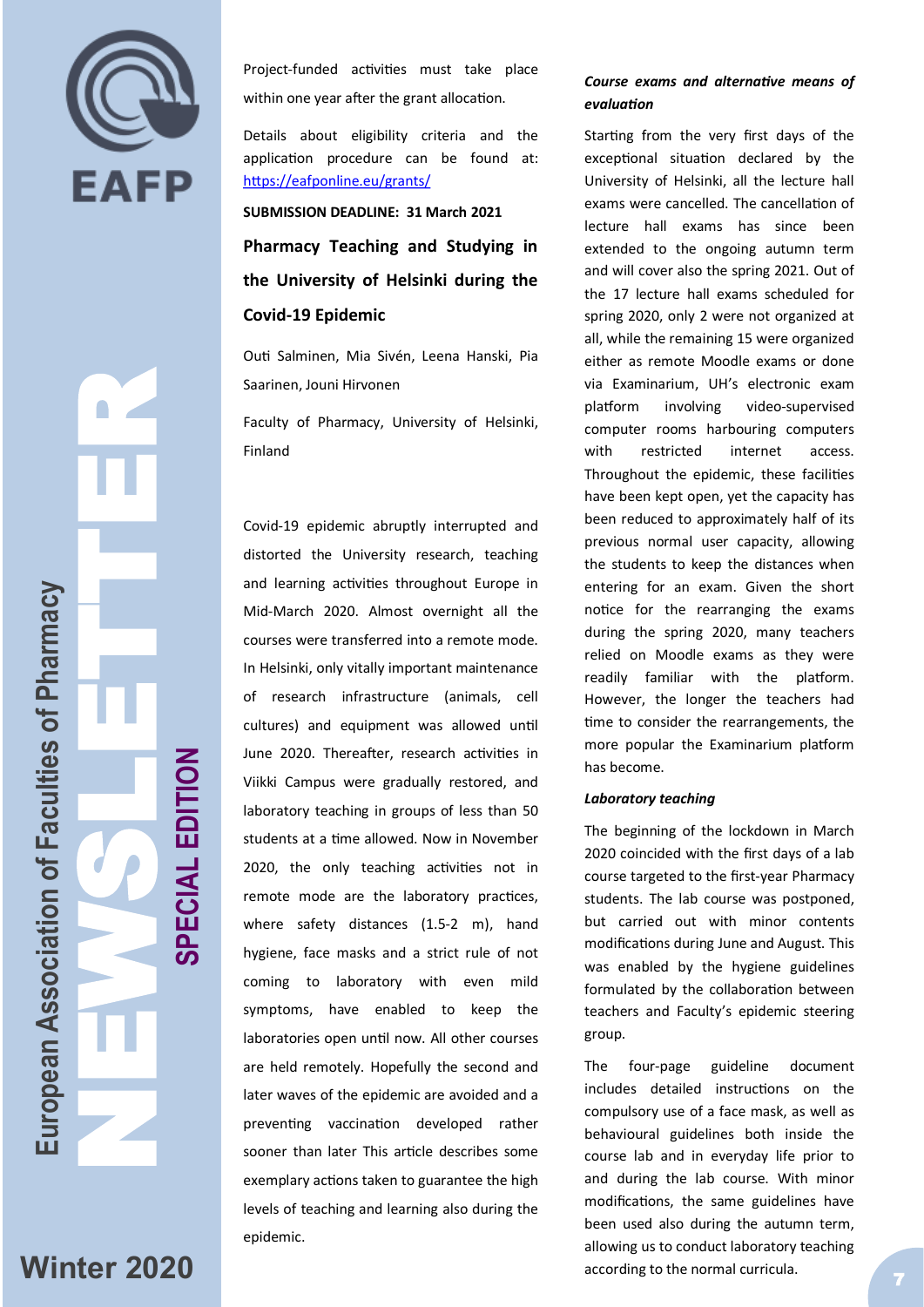

NEWSLETTER European Association of Faculties of Pharmacy **European Association of Faculties of Pharmacy**

**SPECIAL EDITION**

SPECIAL EDITION

Besides guaranteeing student and teacher safety in the course lab, a central objective of the guidelines is to prevent any carryover between the course lab and research laboratories of the Faculty. By November 2020, seven out of the 160 students in the lab courses have entered a corona test due to exposures taken place outside the University premises. To the best of our knowledge, no transmission of covid-19 infection has occurred within the teaching laboratory premises.

## *Interactive and collaborative teaching in various remote -teaching platforms*

In our Faculty we have gained a lot of experience on various interactive ways of teaching using f.ex. Zoom and Teams. As an example, we have been able to conduct the patient counselling practical courses within Zoom in a form of role play between pharmacists and patients with videos on. A collaborative teaching method, "the learning café", using the breakout room function of Zoom was conducted successfully and got positive feedback from the participating students. Also, Teams and its channel function enable small group work within a course. End of degree two -day practical test was conducted solely in remote fashion, where student groups made videos of their solutions to challenges.

#### *Student experiences*

Our students show remarkable variation in terms of their experiences on the remote teaching. A University -wide questionnaire was conducted in May 2020 to gain information on this topic. Based on this data, the mean scores of students' self -assessment on their study capacity or exhaustion showed no statistically significant difference to those obtained under normal circumstances. However, the deviation within the data collected during the epidemic was remarkable, illustrating the polarization of the student population in their performance under the exceptional situation. A similar trend has been observed in the end -of -term feedback questionnaires of our Faculty: while some students report that their studies have proceeded much better during the remote teaching period, others express their difficulties in reaching the goals they had set.

Data shows that pharmacy students' finished grade points were increased 39% during the epidemic. End-of-the-term questionnaires showed that some of the students expressed the wish to get back to the normal situation, as they missed the peer support and group working in face -to -face mode. Also, they missed face -to -face interaction with teachers and teachers live feedback. Others were pleased with the remote teaching and the flexibility it offers. Some students were happy as their long -distance commuting to campus was not necessary because of the remote teaching. Further, those students who are oriented to deep learning tended to overburden themselves, whereas those students whose self -regulation is weak, were not able to concentrate sufficiently on their studies while learning remotely. The total closure of laboratories and libraries clearly delayed the Master Thesis processes during the Spring of 2020.

## *Digital tools and Mixed reality open new digital worlds for pharmacy education*

Transition to remote teaching in the epidemic circumstances took place very quickly. Although remote lecturing could support the achievement of learning outcomes in the same manner as face -to face teaching in lecture halls, teaching laboratory sciences necessitated finding of new ways. In the Faculty of Pharmacy, the interest in use and development of digital learning tools had taken place prior to the epidemic, which assisted in transition. The Faculty had been a project member of the University of Helsinki Digital Leap (2017 - 2020). In the project, the teachers of the Faculty had been active in exploring innovative digital technologies for teaching and evaluating their pedagogical value. Furthermore, new skills had been obtained in making high quality audio visual teaching materials and other digital materials. Digital learning materials, such as educational videos on laboratory procedures, facilitated remote learning opportunities. Introducing mixed reality tools offered new digital worlds for the learners.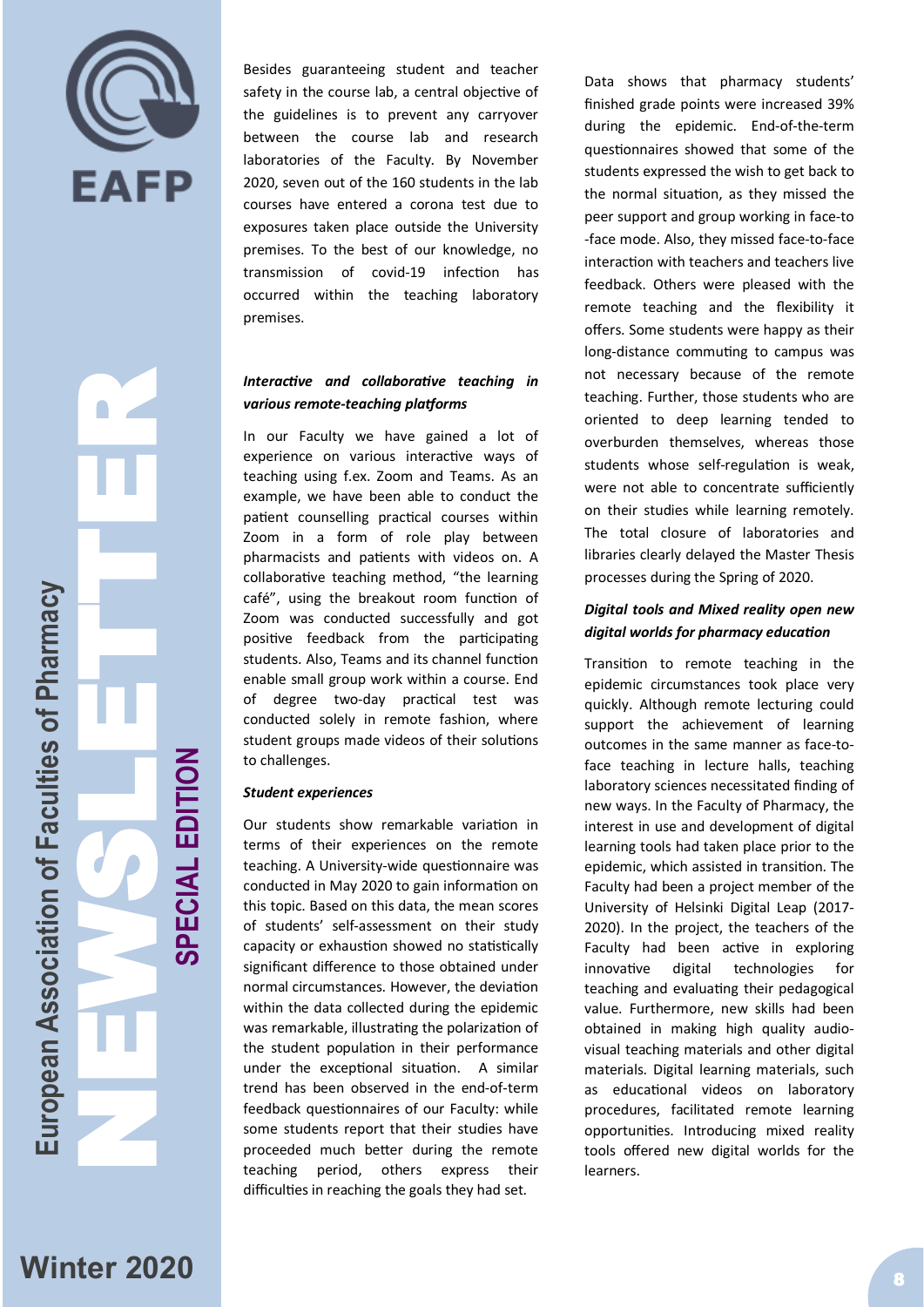

NEWSLETTER European Association of Faculties of Pharmacy **European Association of Faculties of Pharmacy**

**SPECIAL EDITION**

SPECIAL EDITION

Mixed reality can be used as an umbrella term to describe digital technologies and virtual leaning environments that allow the learner to interact with the digital contents as if they were real, or the digital content can provide added information to the learner. Mixed reality merges real and virtual worlds to produce new environments and visualizations. It may, for example, consist of interactive 360 degree materials, which enable the student to engage the virtual environment in unexpected ways, either by watching on a 2D screen or by wearing VR -headset. Mixed reality includes virtual reality (VR) and augmented reality (AR) technologies. In VR, the real world is hidden, and the learner is completely immersed in a digital environment via VR -headset. The learner can interact with the objects of virtual environment with haptic controllers. In augmented reality, AR overlays digital information in the field of vision at the same time when the student is operating in real world. AR -equipment consists of smart -glass or mobile device with an interactive AR software.

Variety of mixed reality tools were developed in the digital leap project, especially for science lab education. A VR game, in which the student practices aseptic manufacturing procedures in a virtual GMP facility, and an AR laboratory guide, which interacts with the learner, supports performance and guides the learner to focus on learning objectives. These were developed in collaboration with IT professionals (Department of Information Technology, University of Helsinki, Sciar Company, Finland). The technology and the equipment are available for the students at the Campus. From the variety of mixed reality tools, the interactive 360 -degree materials were particularly suitable for remote teaching purposes during the epidemic. Several virtual 360 -degree environments were developed, such as virtual aseptic laboratory (series of 360 -degree materials on procedures carried out in virtual aseptic laboratory and aseptic manufacture of dosage forms) and virtual pharmacy (materials for marketed drug products, patient counselling). The ability to play 360 -degree videos on computers, mobile devices and tablets, make the 360 -degree materials readily accessible to the learner.

The 360 -degree digital learning materials offer several advantages. The visual and interactive nature, as well as immersion, could allow more efficient processing of the topic than traditional educational videos or text materials. In a 360 -degree environment, the learner can explore the virtual world in a rather authentic manner (Fig. 1). Various kinds of teaching materials and information contents can be embedded to the platform to generate an interactive learning environment. Such contents can be in various forms, like videos, text, voice or a learning quiz. The formative evaluation can be built in the platform and instant feedback can be expected to facilitate learning. In addition to 360 -degree materials, we used an H5P tool, which enables making a rich variety of interactive materials, such as interactive videos. We utilized H5P to build up virtual patients based on a branching scenario. The virtual patient is composed of a video with several paths (branches). As the learner makes decisions, the story unfolds in different ways. Like interactive 360-degree materials, interactive videos with branching scenario could make learning interaction engaging and result in better learning results. However, relatively scarce research data is available on the effects of these new technologies on learning outcomes. In the Faculty of Pharmacy, several research projects are ongoing to evaluate the pedagogical value of these new teaching interventions.



Figure 1. A 360 -degree environment of aseptic manufacturing facilities. The learner can explore the space by moving around and clicking the objects. Various kinds of information contents, like videos, text, voice or a learning quiz, can be embedded to the platform to generate an interactive learning environment.